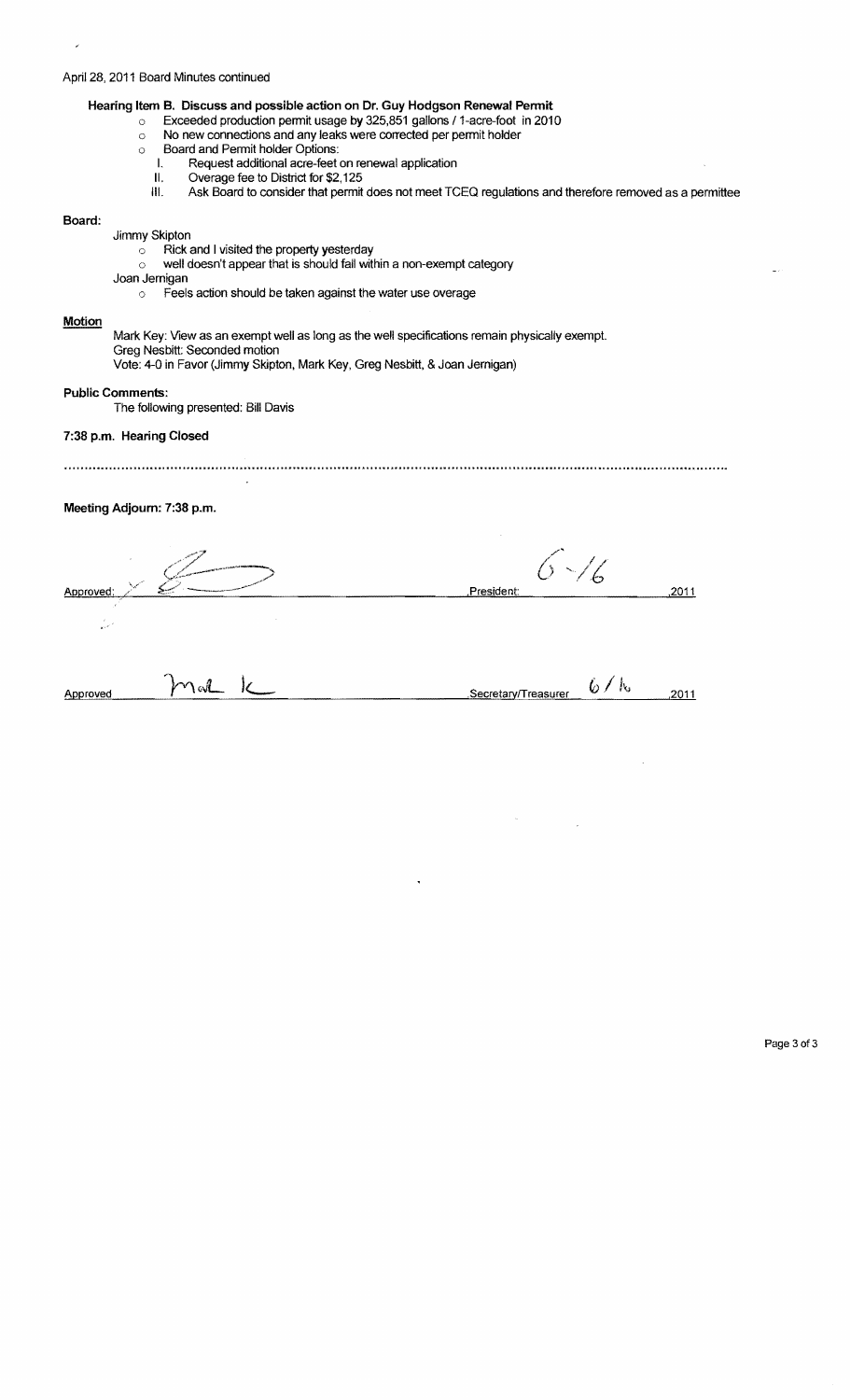### April 28, 2011 Board Minutes continued

### Agenda Items:

- 1. Discuss and possible action on HTGCD (District) Education Committee Joan Jernigan & Mark Key
	- o Request Funding for:
		- I. \$10,000 Video
		- \$2,500 Booklet

#### Joan Jemigan

- $\circ$  Would like to spend \$10,000 of the \$25,000 allocated to education, on an educational video production.
- o Requested that a contract between the District and Gary Zupancic (video producer) be drawn up and approved.
- $\circ$  Presented a contract bid (does not include copies of completed video) from Zapimagery Production, a district video outline for narrative script. and Mr. Zupancic's professional experience.
- o Would like the approval to spend \$2,500 on a Water Education Tool (WET) that realtors and title companies can distribute.
- o Recommends that distributors contribute to the creation and publication of the Tool.

#### Public Comments:

No public comments provided

#### Board:

Jimmy Skipton

- $\circ$  Believes that education is extremely important to the District
- o The cost breakdown on the bid from Zapimagery Production was not sufficient.
- o Suggests the District could be spending large amounts on possible lawsuit and doesn't feel comfortable spending \$10,000 on an educational video at this time.
- o Suggests tabling the \$10,000 video and begin work on the Water Education Tool.

#### Joan Jernigan

- $\circ$  Doesn't believe the County Commissioner will allow us to spend funds allocated to education on legal expenses.
- o District needs to increase charges and fees on non-exempt wells and connections.

#### Motion

Joan Jernigan: Rick to start on WET booklet with the assistance of a 4 member committee

Jimmy Skipton: Seconded motion Vote: 4-0 in Favor (Jimmy Skipton, Mark Key, Greg Nesbitt, & Joan Jernigan)

**Motion** 

Jimmy Skipton: Table the \$10,000 video until next regular 3 $^{\text{rd}}$  Thursday Board Meeting

Greg Nesbitt: Seconded motion

Vote: 4-0 in Favor (Jimmy Skipton, Mark Key, Greg Nesbitt, & Joan Jernigan)

7:00 p.m. Hearing Opens:

## Hearing Item A. Discuss and possible action on Whisenant & Lyle Permit Applications to District - Rick Broun

- Application for a commercial operating permit and well registration submitted to District office on April 5, 2011
	- o Annual maximum production requested: 150,000 gallons / 0.46 acre-feet
	- $\circ$  Rainwater collection will be business main supply of water, groundwater as back-up only
	- o General Manager Recommendation:<br>i. Lower Trinity well can be use
		- I. Lower Trinity well can be used to collect data for the health of the aquifer and the DFC process
		- II. Quarterly Reporting submitted on-line to the District
		- III. Monthly water level status using 1" stand pipe installation and transducer installation

As rainwater being the main source of supply, I recommend that the District approve this application

- James Winfrey
	- o Moving due to inadequate space at current location
	- $\circ$  Willing to meter the well and use rainwater collection  $\cdot$

#### **Motion**

Joan Jemigan: Grant application subject to installation of transducer, 1" pipe and Rick to visit site monthly to monitor the installation. Mark Key: Seconded motion

Vote: 4-0 in Favor (Jimmy Skipton, Mark Key, Greg Nesbitt, & Joan Jemigan)

#### Public Comments:

No public comment provided